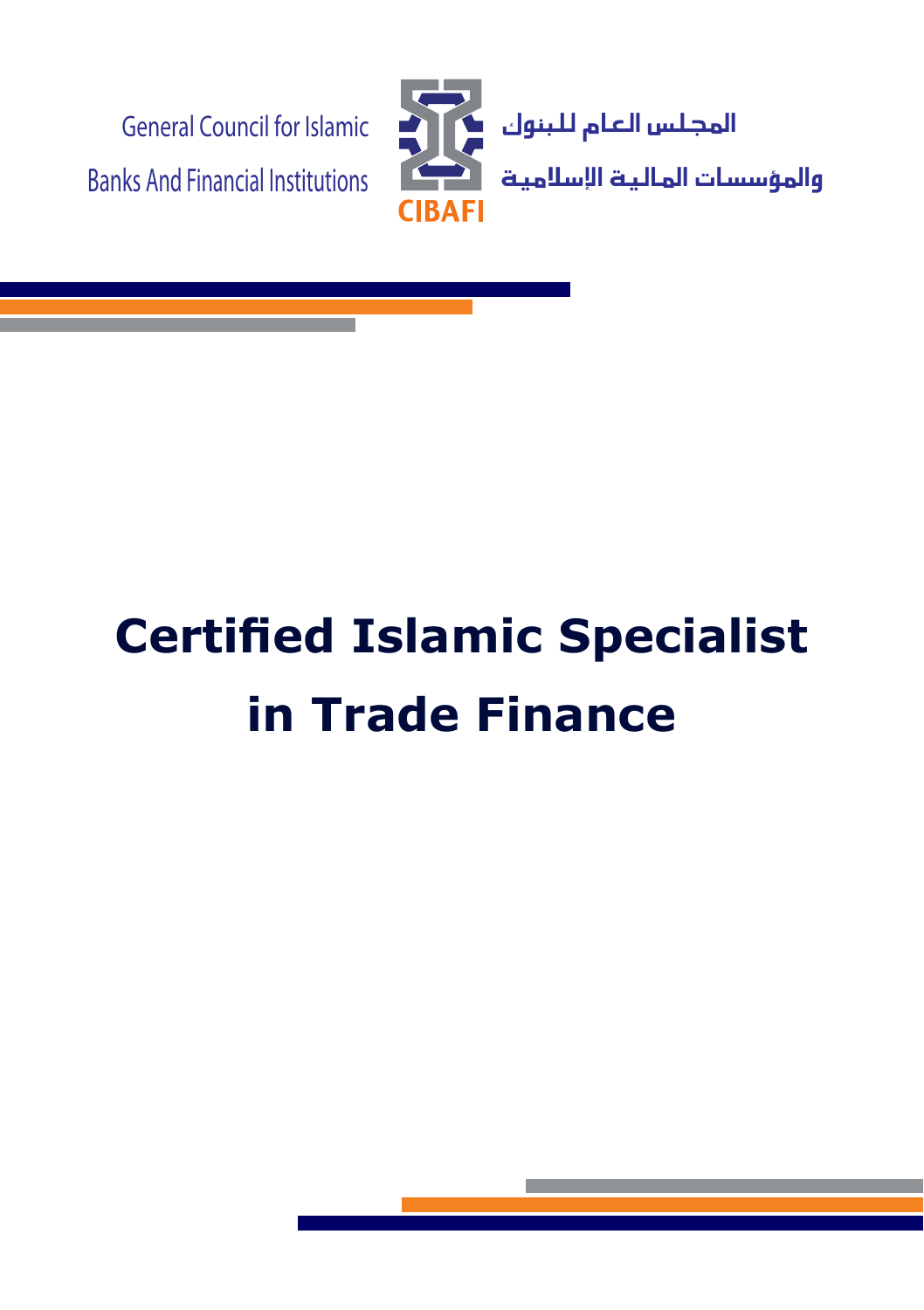

## **Certified Islamic Specialist in Trade Finance**

The Certified Islamic Specialist in Trade Finance course provides the necessary prerequisites for the conclusion of commercial contracts related to trade finance, with a focus on the preparation and implementation of documents related to letters of guarantee for the trade finance. It also presents a detailed view of letters of credit and other similar documents in the domain of trade finance. Similarly, it describes the mechanisms of letters of credit, including the conditions, types, provisions, various complexities, and Islamic legal controls, as well as the risks involved and ways to mitigate them.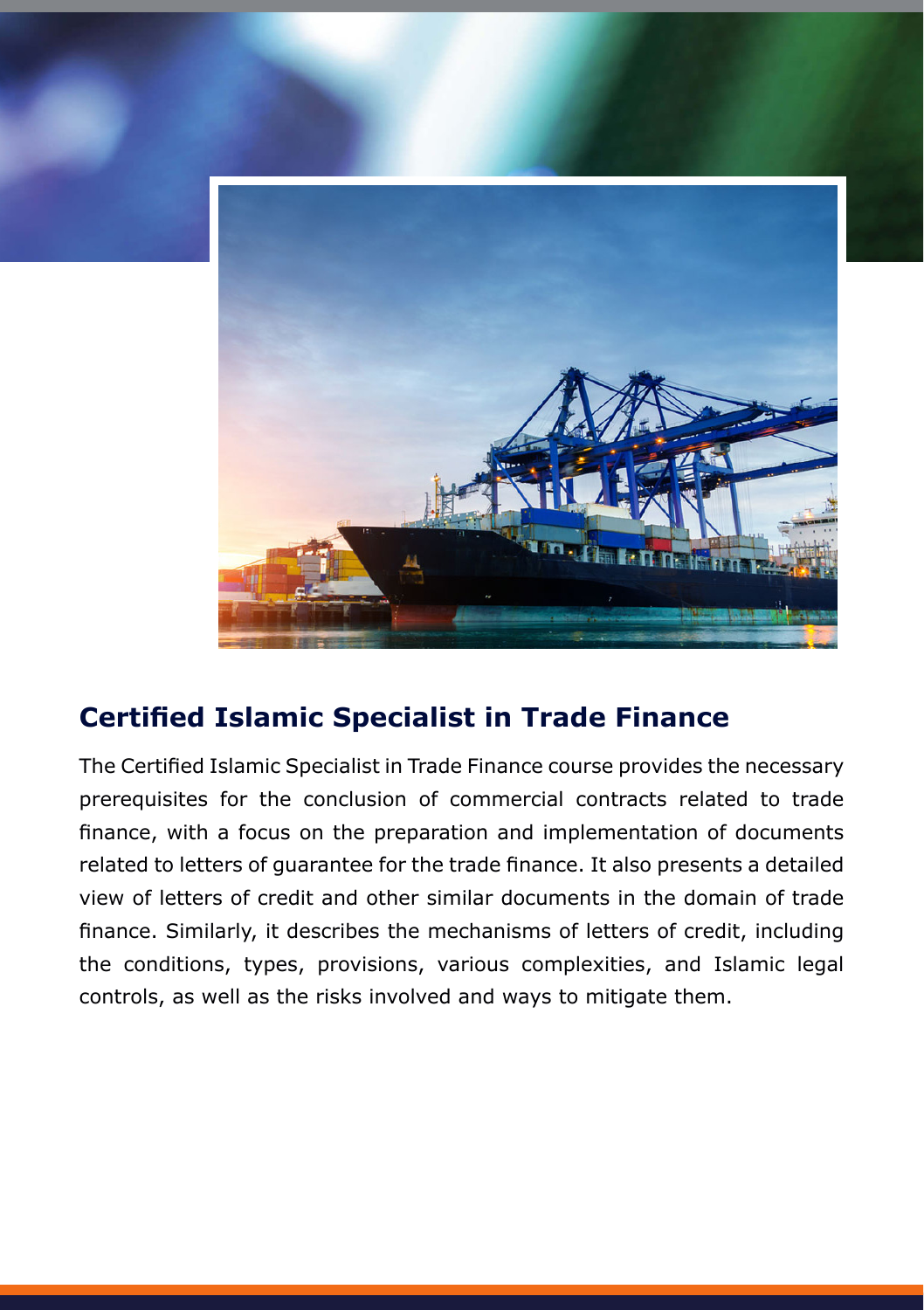

#### **Targeted participants:**

- Officers from Trade Finance Department
- Shariah Officers
- Staff from the Corporate Finance Department (Relationship Managers)
- Officers from Trade Finance Operations
- Officers from Financial Control
- Officers in Banking Operations Auditors and Internal Control Officers
- Government Representatives
- Importers and Exporters
- Operational Risk Officers
- Bankers whose bank is willing to convert to a bank with window Islamic

#### **Course components:**

- Bills for Collection and Documentary Drafts
- Letters of Credit and Letters of Guarantee
- Documentary Credits
- Guarantees of International Contracts
- Banking Operations Related to Trade Finance